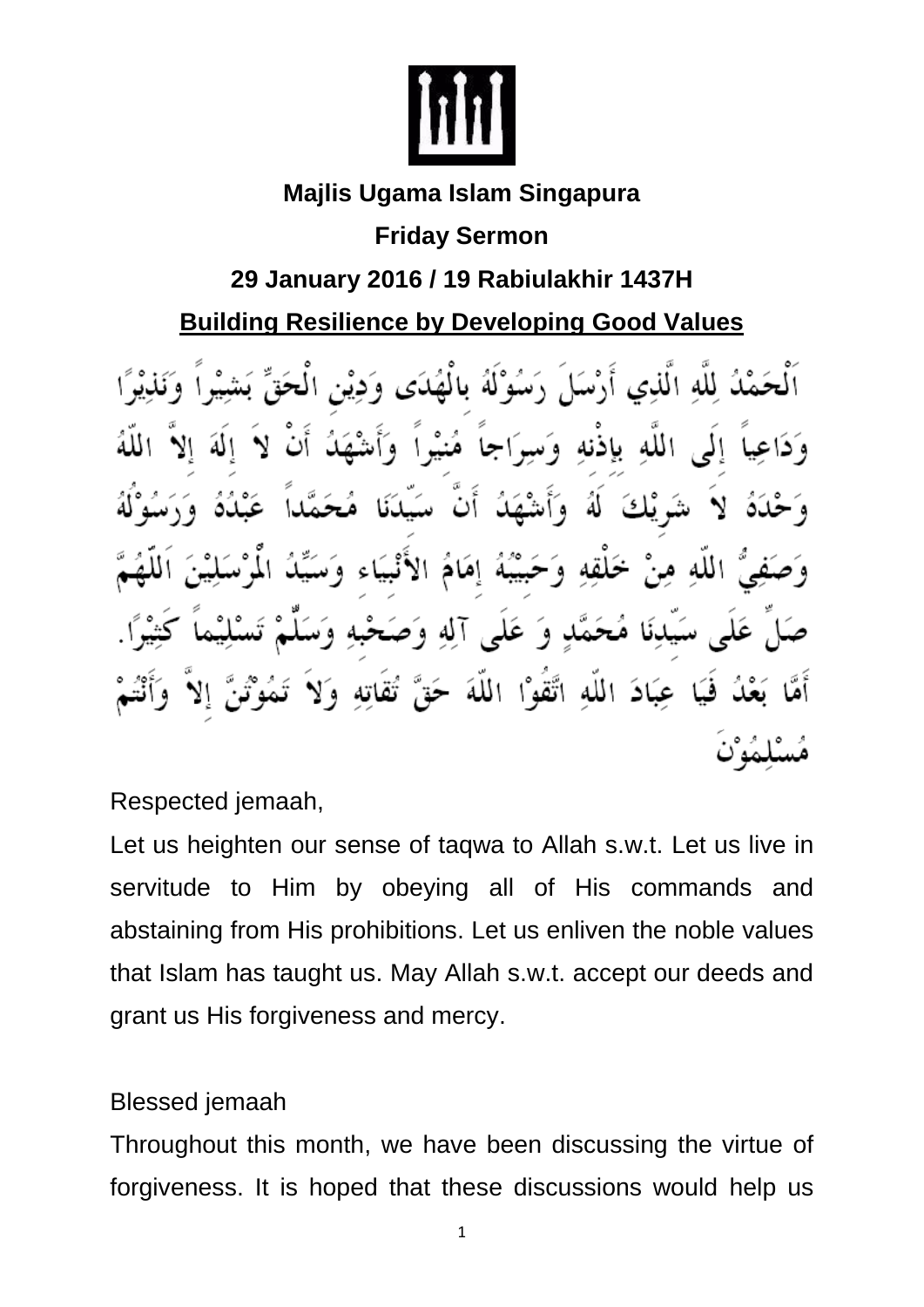develop a forgiving heart; one that is in control of its desires and emotions, one that aspires for peace and the greater good, and appreciates good relations between humankind.

This is in line with what the Prophet Muhammad s.a.w. had said in a hadith narrated by Abu Hurairah r.a.:

لَيْسَ الشَّدِيدُ بِالصُّرْعَةِ، إنَّمَا الشَّدِيدُ الَّذِي يَمْلِكُ نَفْسَهُ عِنْدَ الْغَضَبِ

Which means: *"The strong man is not one who is good at physical fights, but the strong man is one who controls himself in a fit of rage."* [Hadith reported by al-Bukhari and Muslim]

Jemaah,

Let us instil in ourselves a deep appreciation of the noble values taught by Rasulullah s.a.w. These basic values should constitute the foundations of our religious life. A Muslim identity should thus be one that is identified by these noble values, and forgiveness is one such value. Our aim is to emulate the character of the Prophet Muhammad s.a.w. whom Allah s.w.t. honours in the Quran:

وَإِنَّكَ لَعَلَىٰ خُلُقٍ عَظِيمٍ (١)

Which means: *"And indeed, you are of a great moral character."* [Surah al-Qalam, verse 4]

Accordingly, we must therefore always be mindful of the impact and consequences of our every word and action. Do we hurt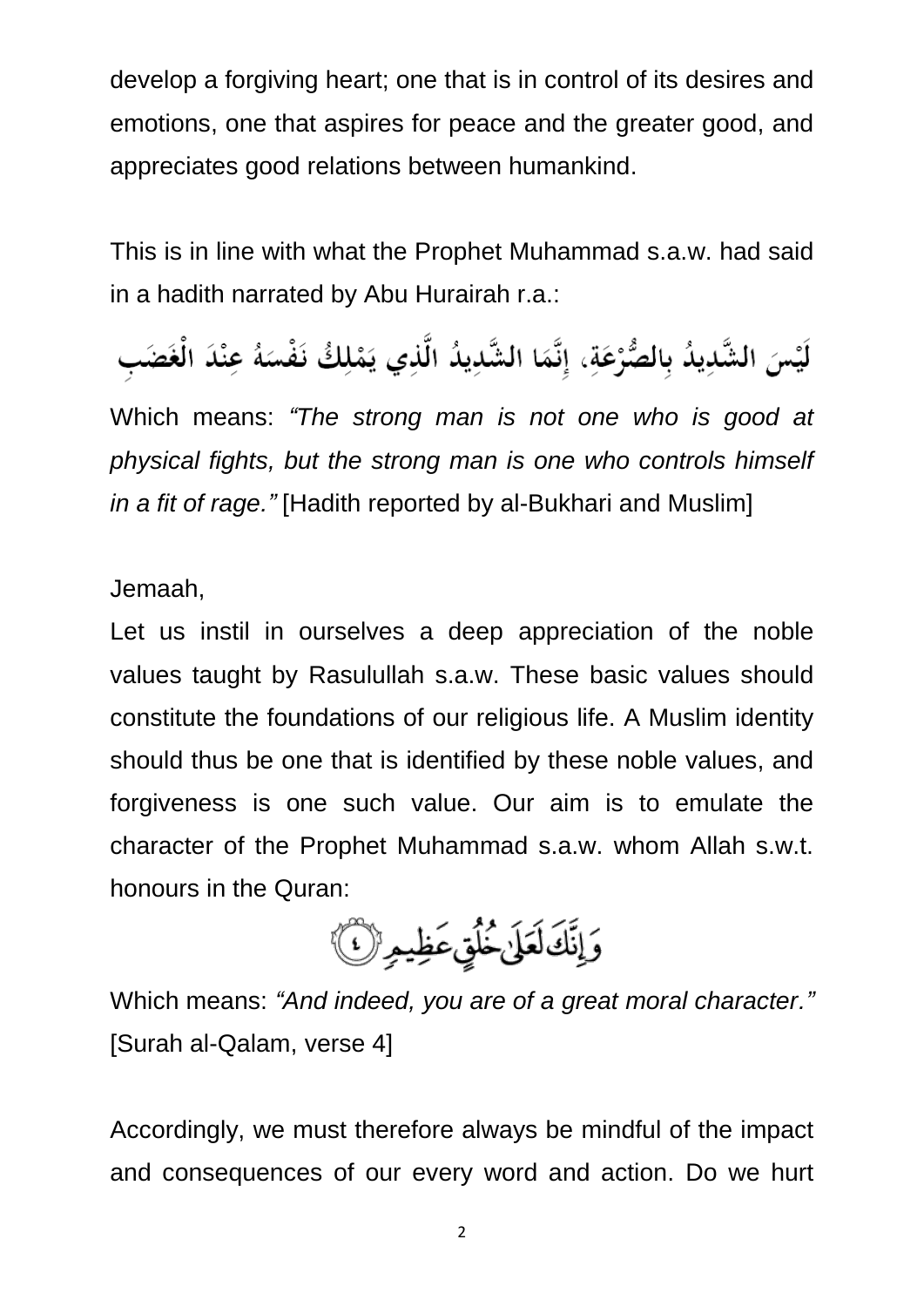others? Do we violate their rights? Do we make others suffer or make things difficult for them? Asking these questions is a commitment we have to make in order to ensure that our actions and speech will continue to be in line with what the religion has demanded of us. As discussed in last week's sermon, forgiveness part of compassion. Compassion leads to excellence; without compassion, we cannot develop a successful and excellent ummah.

Dear brothers, without forgiveness and compassion, we become harsh and rigid. When harshness and rigidity start taking root in us, we begin to hate. When we hate, we might begin to isolate ourselves and reject other views and perspectives. When this happens, we may become susceptible to ideologies that promote hatred and violence. Violence and bloodshed will follow suit, and this will only bring about further destruction. Let us ask ourselves: is this why our beloved Rasulullah s.a.w. was sent to us? Was this the reason why the Holy Quran was revealed? Is this why we build mosques and madrasahs?

No, not at all. Many events of late have affected people's perceptions of our religion. We thus have a big task ahead of us to rectify this situation and reclaim the image of Islam. We have a growing responsibility to not allow insidious influences from penetrating into our community and cause chaos and disunity.

3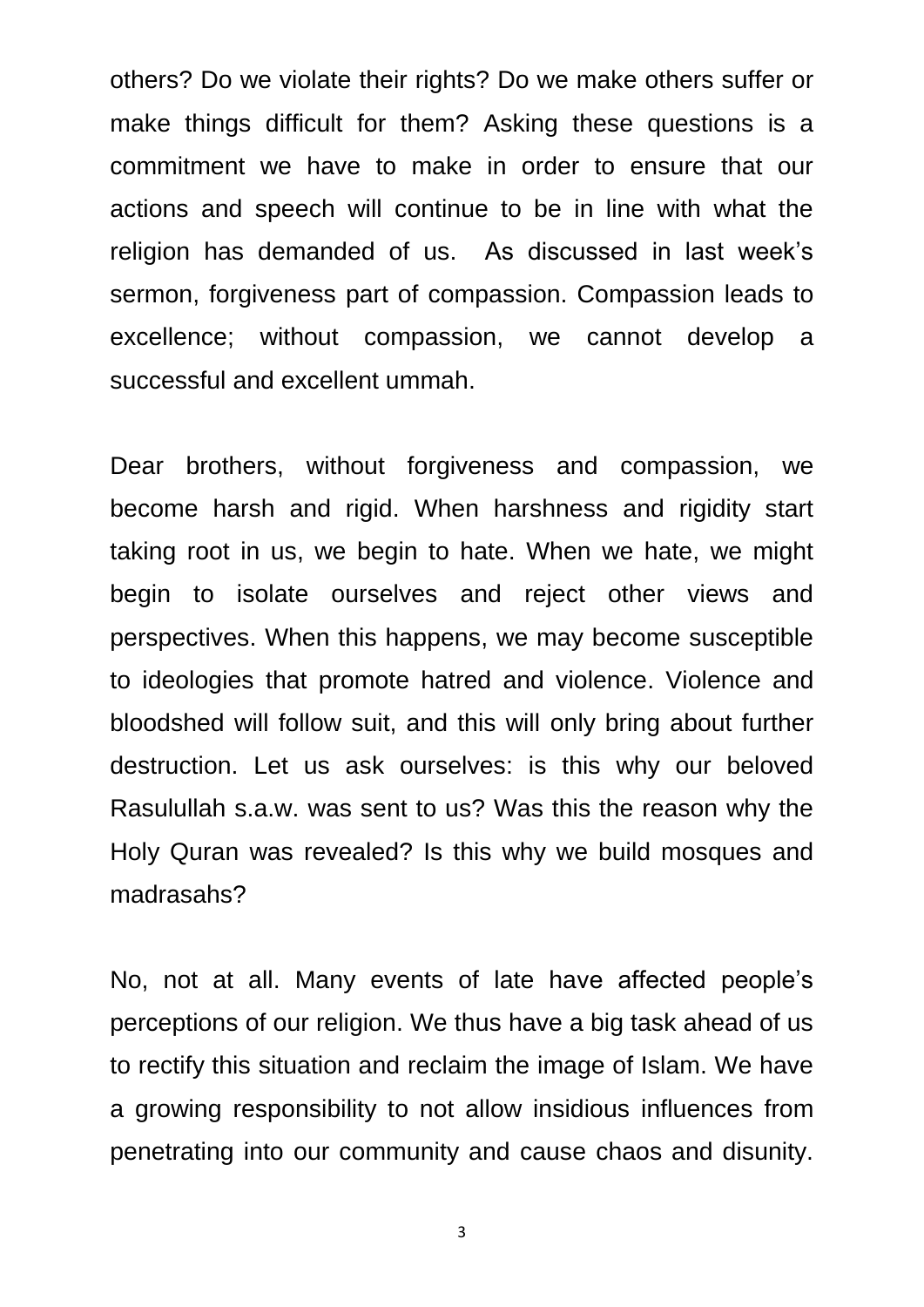One of our most crucial role is to safeguard peace and prosperity.

Recently, a group of foreign workers who were arrested and deported for involvement in radical ideologies. Just before that, a terrorist attack took place in the heart of Jakarta. And prior to that, there was a terrorist attack in Istanbul. At the same time, the militant group, ISIS, continues with its barbarity and violence, determined as it was to spread chaos and panic around the world.

### Friday jemaah,

These events tell us that the threat of extremist and violent ideologies is not fictitious. They do not amuse, but they worry the global community, and has major implications on the entire humankind, and especially Muslims.

If we wonder how we might help our religion, then let us seize the opportunity that Allah has presented before us. Let us come together and strengthen our resilience so as to protect the sanctity of our religion. Protect the nobleness of the teachings of our beloved Rasulullah s.a.w. Never allow anything to compromise the peaceful and progressive life that we enjoy in our country, especially claims and ideas guised under the name of Islam, using verses from the Quran and hadith with thwarted interpretations to fit problematic agendas of calling Muslims to hatred and isolation. The duty to save Islam from the influences

4